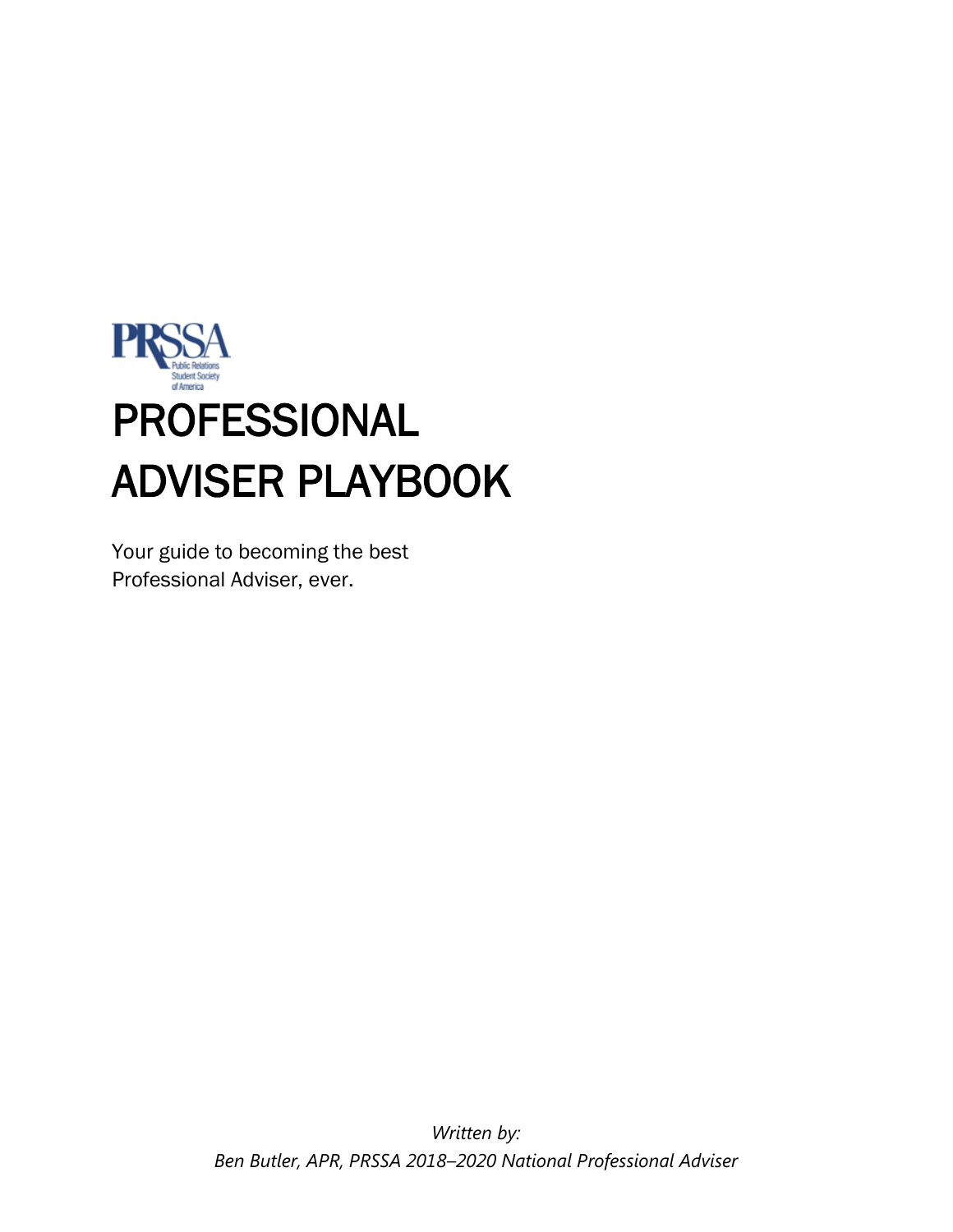

### Professional Adviser Purpose

Providing perspective and advice from the post-grad professional world by:

- Offering best-practice guidance on Chapter operations in-person and digitally.
- Making introductions and accessing your network where appropriate
- Assisting in the professional development of Chapter members

# Qualitative Goals

It's important to be:

- Accessible
- Approachable
- Direct
- Responsive

## Quantitative Goals

#### Level 1: A Good Professional Adviser

- Attending (1) Chapter meeting per quarter.
	- *Dialing in is fine if you're far away*
- Host (1) event per year
	- *See Event Guide for recommendations*
- Responding to Chapter requests via email within 48 hours

#### Level 2: A Great Professional Adviser

- Attending (1) Chapter meeting per quarter.
- Responding to Chapter requests via email within 48 hours
- Hosting (3) Events per year

#### Level 3: An Amazing Professional Adviser

- All of Level 2
- Bringing in (2) professional colleagues from your network as guest speakers throughout the year
- Assisting to secure a Chapter sponsor (\$500 or more)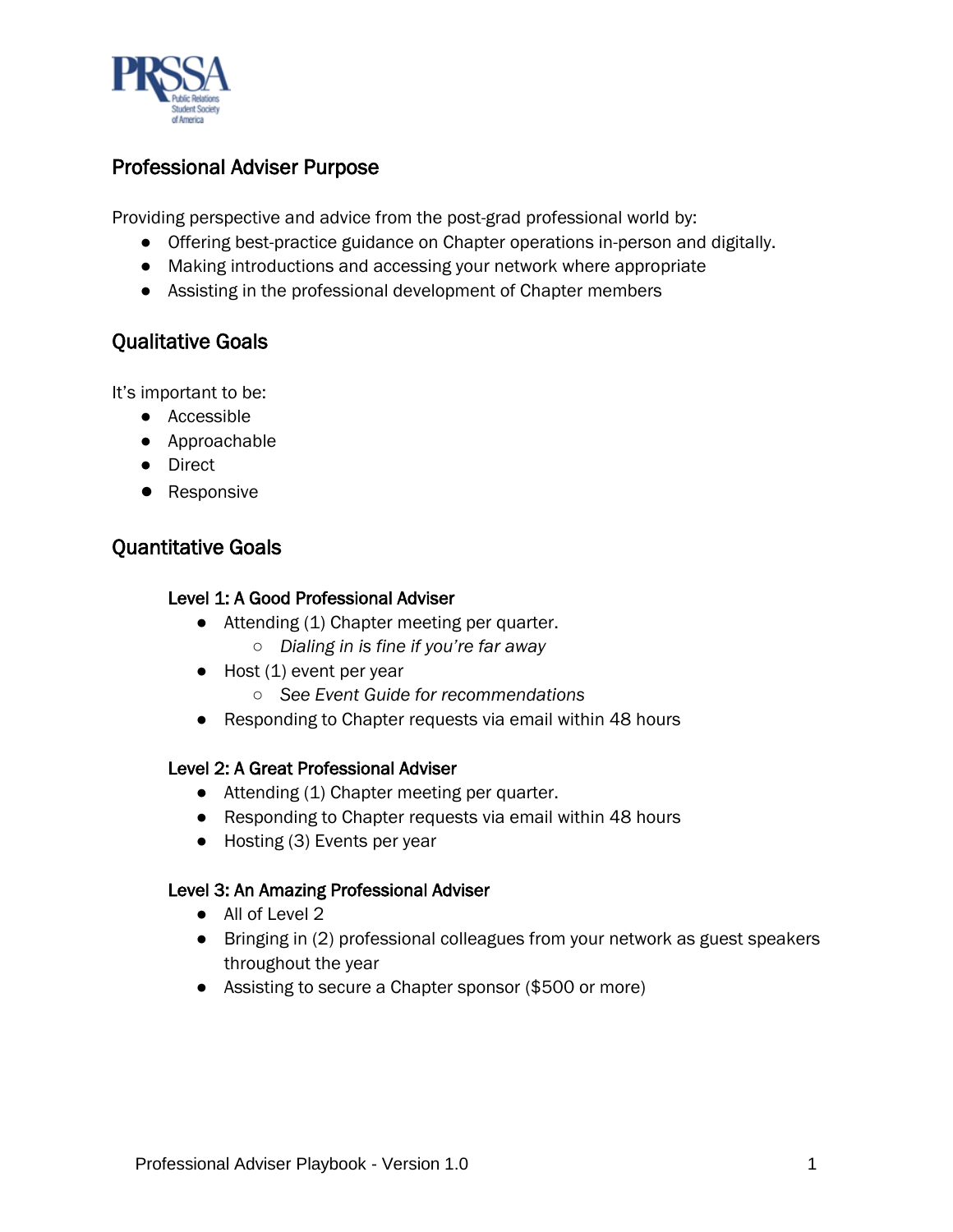

# Event Guide

This is a turnkey template for events you can lead each year. It's meant to guide student leaders through a path that builds within the context of the year. *Feel free to iterate, change, tweak and make it your own. Also, feel free to deploy as is.* 

#### Beginning of the School Year: Professional Etiquette Workshop

Student Situation: Your PRSSA students will be communicating with professionals all year. It's possible they'll turn off future partners, employers and connections with poor etiquette.

Your Goal: Help them to understand the subtle and expected nuances of communicating and following up.

#### Event Format

- *Content outline:*
	- Overview of what professionals expect in communication.
		- Provide insight into the day-to-day of professionals, especially how busy and stressed they can be.
	- Digital etiquette
		- How to email
		- Social media policies, especially following people on Instagram, adding on Facebook and LinkedIn invites.
	- Opening the lines of communication
	- Following up
		- How to say thank you
		- Handwritten notes
		- Tasteful gift-giving guide
- *Location ideas:* 
	- Somewhere on campus. Work with the Chapter to set it up.
	- Your place of work. Consider doubling the visit as a company tour.

#### In the Fall: Internship/Job Prep Workshop

Student Situation: Your PRSSA students may lose sight of allotting enough time to properly prepare for the job/internship search. This leads to a rushed and haphazard effort that will hurt their chances.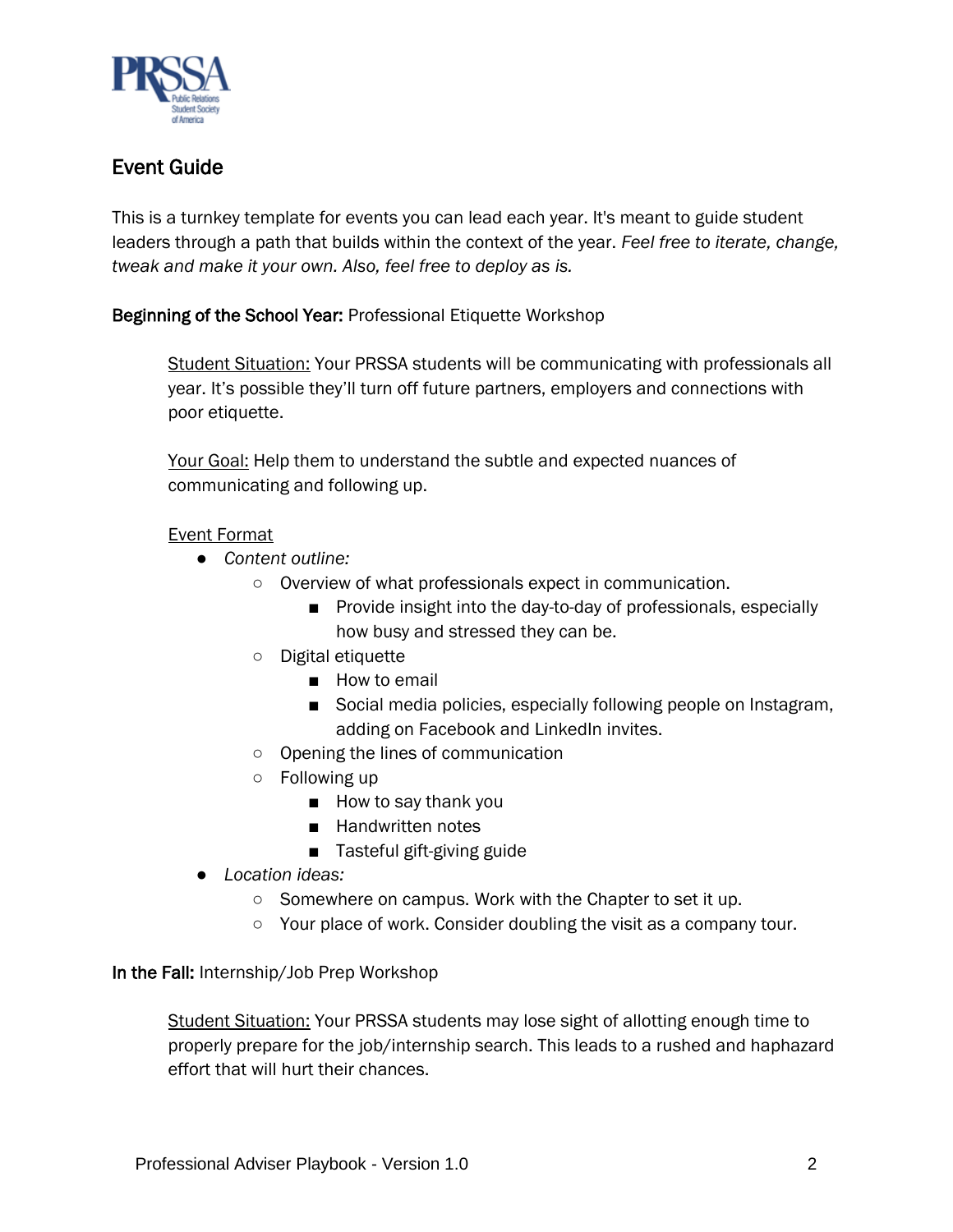

Your Goal: Provide guidance for preparing materials and strategies for seeking jobs/internships.

Event Format

- Consider bringing in a colleague to run this session.
- *Content outline:*
	- Strongly encourage starting early
	- An overview of how the job/internship process looks like. Differentiate between:
		- Small vs. big agency
		- Corporate
		- Non-profit
		- Higher-ed
	- Resumes/Portfolios
		- [Ben recommendation] there are two resume versions: one that's more creative and one that's boring. Both have their purpose in context of the desired place of work.
		- Discuss the importance of having work samples, even if they're conceptual
	- Cover Letters
		- When are they expected and used.
		- How to write them
	- How to apply
		- Traditional vs. unorthodox/creative techniques
		- The importance of following up
- *Location ideas:* 
	- Somewhere on campus. Work with the Chapter to set it up.
	- The place of work of your colleague. Consider doubling the visit as a company tour.

#### After the Holiday Break: One-on-One Coaching

Student Situation: Your PRSSA students may have highly specific questions and challenges as they continue thinking forward and preparing.

Your Goal: Provide one-on-one help to account for varying class-levels, progress, interests.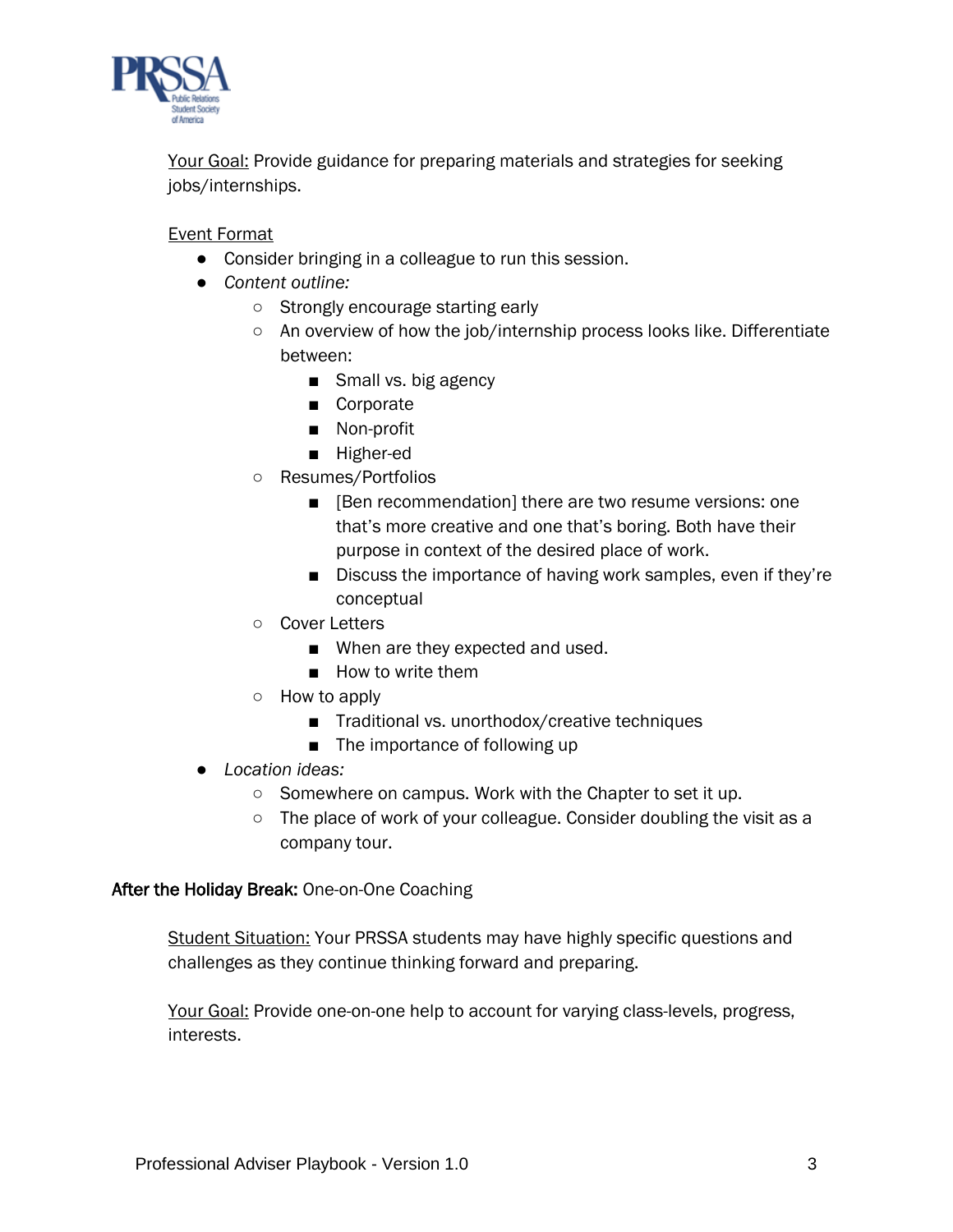

#### Event Format

- Consider bringing in a colleague to help with these sessions
- *Content outline:*
	- Offer a calendar of slots for one-on-one meetings.
		- Consider using calendly or another tool to streamline booking.
	- Be sure to capture an identifier statement for each student so you know how to prepare:
		- "I have questions on resumes."
		- "I have a resume. I'd like a review and mock interview."
		- "I'm a sophomore or junior without much portfolio material yet. How can I set a successful path forward?"
- *Location idea:* 
	- Somewhere on campus may be best for this rapid-fire format.

### Extra Event Ideas

Add these into the mix for extra fun. Consider collaborating closely with your Faculty Adviser to put these on.

**Extra 1: Case Study Presentation** 

Student Situation: Your PRSSA students are learning in the classroom, but they'd love to see how in-class principles play out in the real world.

Your Goal: Showcase a real-world case study.

#### Event Format

- This can be a case study from your company/line of work. Also considering bringing in colleagues (especially if you're doing multiple a year).
	- Another quick win is to invite PRSA SIIver Anvil Winners from your city.
- *Content outline:*
	- Where did the project originate from? How/why did your company come across it?
	- The Research, Planning, Implementation and Evaluation of the campaign.
		- Be sure to discuss the goals, objectives, strategies and tactics
	- Show pictures, videos, etc.
	- Distribute swag/materials from the campaign (if applicable)